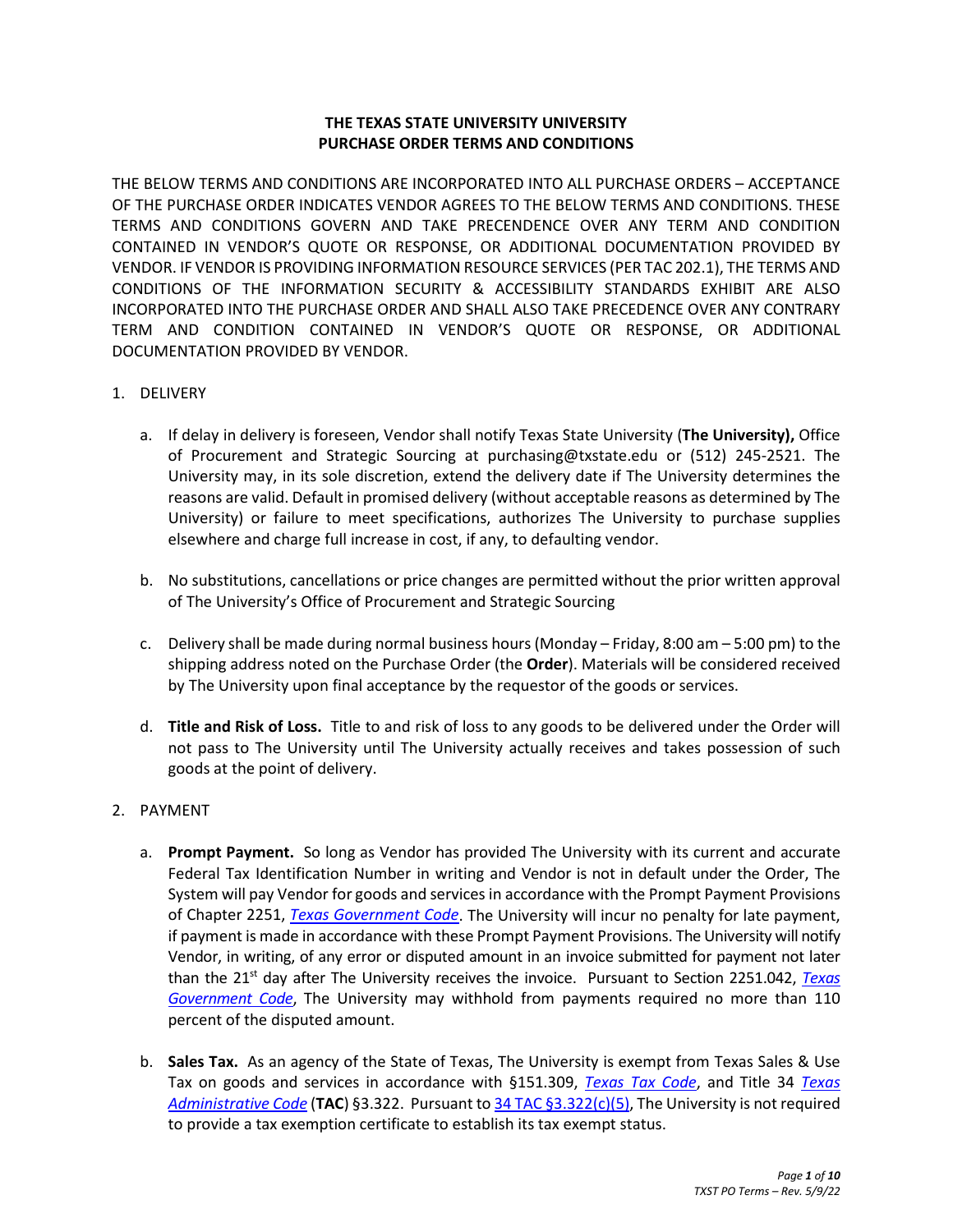- c. **Electronic Funds Transfer.** Section 51.012, *[Texas Education](https://statutes.capitol.texas.gov/) Code*, authorizes The University to make payments through electronic funds transfer methods. Vendor agrees to receive payments from The University through electronic funds transfer methods, including the automated clearing house system (**ACH**). Vendor agrees to provide Vendor's banking information and taxpayer identification number to The University, in the format requested by The University, prior to the first payment. Changes to Vendor's information should be communicated to The University in the same manner at least thirty (30) days in advance of the effective date of the change.
- d. Vendor shall submit an itemized invoice showing the purchase order number to the bill-to address noted on the Order.
- e. **Payment of Debt or Delinquency to the State.** Pursuant to Sections 2107.008 and 2252.903, *[Texas Government Code](https://statutes.capitol.texas.gov/)*, Vendor agrees that any payments owing to Vendor under this Order may be applied directly toward any debt or delinquency that Vendor owes the State of Texas or any agency of the State of Texas, regardless of when it arises, until such debt or delinquency is paid in full.
- 3. INSURANCE

In the event the Vendor, its employees, agents or subcontractors enter premises occupied by or under the control of The University in the performance of the Order, the Vendor agrees that it will maintain general liability and property damage insurance in reasonable limits covering the obligations set forth in the Order, and will maintain workers compensation coverage (either by insurance or if qualified pursuant to law, through a self-insurance program) covering all employees performing the Order on premises occupied by or under the control of The University.

For Orders with potential risks related to data privacy, network or information security, the following additional insurance is required:

Cyber Liability Insurance with limits of not less than \$10,000,000 for each wrongful act. This policy must cover:

- Liability for network security failures or privacy breaches, including loss or unauthorized access, use or disclosure of The University's data, whether by Contractor or any of subcontractor or cloud service provider used by Contractor;
- Costs associated with a privacy breach, including notification of affected individuals, customer support, forensics, crises management/public relations consulting, legal services of a privacy attorney, credit monitoring and identity fraud resolution services for affected individuals;
- Expenses related to regulatory compliance, government investigations, fines, fees assessments and penalties;
- Liability for technological products and services;
- PCI fines, fees, penalties and assessments;
- Cyber extortion payment and response costs;
- First and Third Party Business Interruption Loss resulting from a network security failure;
- Liability for technological products and services;
- Costs of restoring, updating or replacing data; and
- Liability losses connected to network security, privacy, and media liability.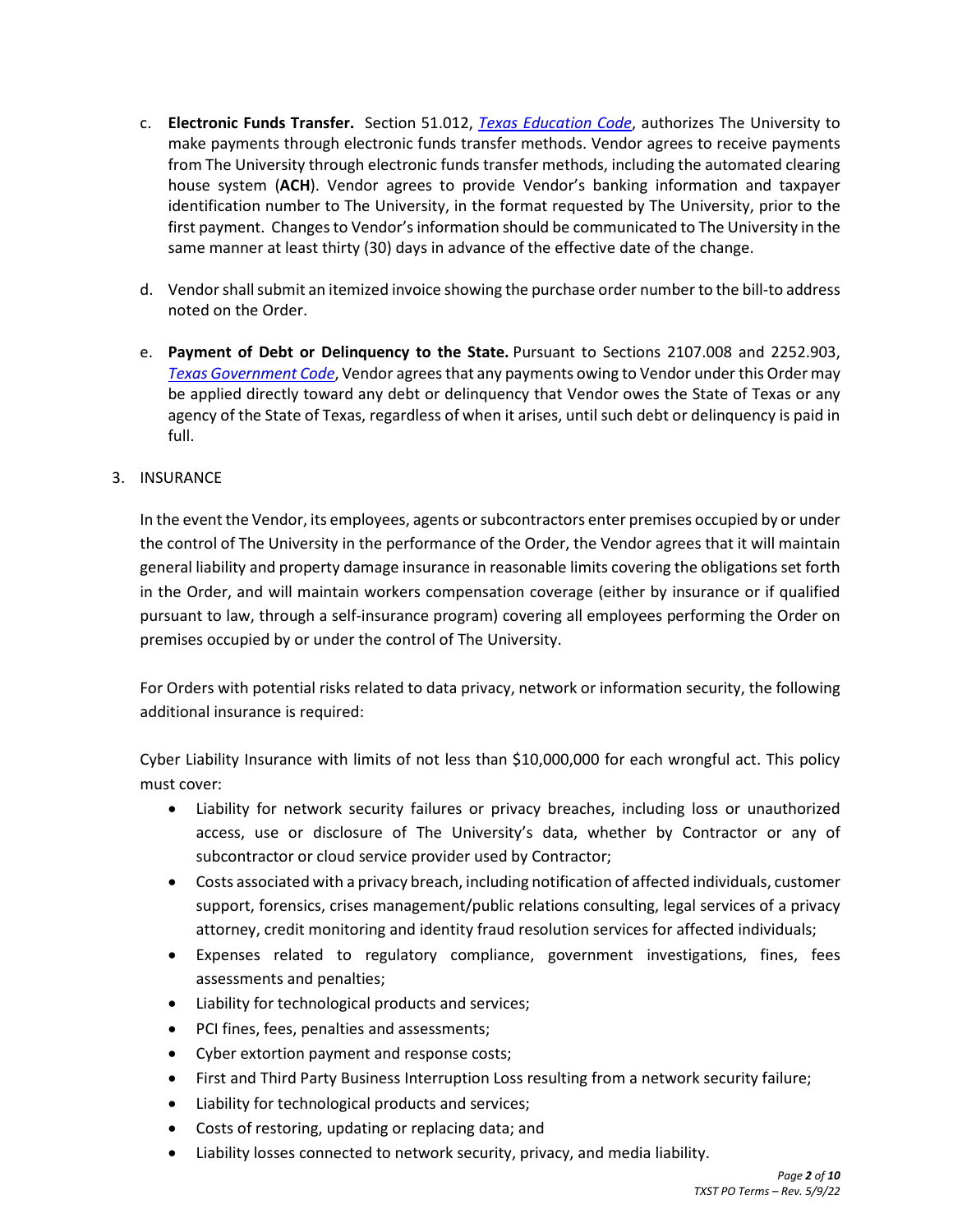## 4. TERMINATION

- a. **Termination for Convenience.** Upon written notice to the Vendor, The University may terminate the Order, in whole or in part, whenever The University determines that such termination is in the best interest of The University. The University shall pay all reasonable costs incurred up to the date of termination and all reasonable costs associated with termination of the Order. However, the Vendor shall not be reimbursed for anticipatory profits.
- b. **Termination for Default.** When the Vendor has not performed or has unsatisfactorily performed the Order, payment shall be withheld at the discretion of The University. Failure on the part of a Vendor to fulfill contractual obligations shall be considered just cause for termination of the Order and the Vendor is not entitled to recover any costs incurred by the Vendor up to the date of termination.
- c. **Termination for Loss of Funding.** Performance by The University under the Order may be dependent upon the appropriation and allotment of funds by the Texas State Legislature (the **Legislature**) and/or allocation of funds by the Board of Regents of The Texas State University System (the **Board**). If the Legislature fails to appropriate or allot the necessary funds, or the Board fails to allocate the necessary funds, then The University will issue written notice to Vendor and The University may terminate the Order without further duty or obligation hereunder. Vendor acknowledges that appropriation, allotment, and allocation of funds are beyond the control of The University.

# 5. WARRANTIES AND CERTIFICATIONS

- a. **Representations and Warranties by Vendor.** If Vendor is a corporation or a limited liability company, Vendor warrants, represents, covenants, and agrees that it is duly organized, validly existing and in good standing under the laws of the state of its incorporation or organization and is duly authorized and in good standing to conduct business in the State of Texas.
- b. **Tax Certification.** If Vendor is a taxable entity as defined by Chapter 171, *[Texas Tax Code](https://statutes.capitol.texas.gov/)* (**Chapter 171**), then Vendor certifies that it is not currently delinquent in the payment of any taxes due under Chapter 171, or that Vendor is exempt from the payment of those taxes, or that Vendor is an out-of-state taxable entity that is not subject to those taxes, whichever is applicable.
- c. **Eligibility Certifications.** Pursuant to Sections 2155.004 and 2155.006, *[Texas Government Code](https://statutes.capitol.texas.gov/)*, Vendor certifies that the individual or business entity named in the Order is not ineligible to receive the award of or payments under the Order and acknowledges that the Order may be terminated and payment withheld if these certifications are inaccurate.
- d. **Texas Family Code Child Support Certification.** Pursuant to Section 231.006, *[Texas Family Code](https://statutes.capitol.texas.gov/)*, Vendor certifies that it is not ineligible to receive the award of or payments under the Order and acknowledges that the Order shall be terminated, and payment shall be withheld if this certification is inaccurate.
- e. **Access by Individuals with Disabilities.** Vendor represents and warrants (the **EIR Accessibility Warranty)** that the electronic and information resources and all associated information, documentation, and support that it provides to The University under the Order (collectively, the **EIRs**) comply with the applicable requirements set forth in Title 1, Chapter 213 of the *[Texas](https://texreg.sos.state.tx.us/public/readtac$ext.viewtac)*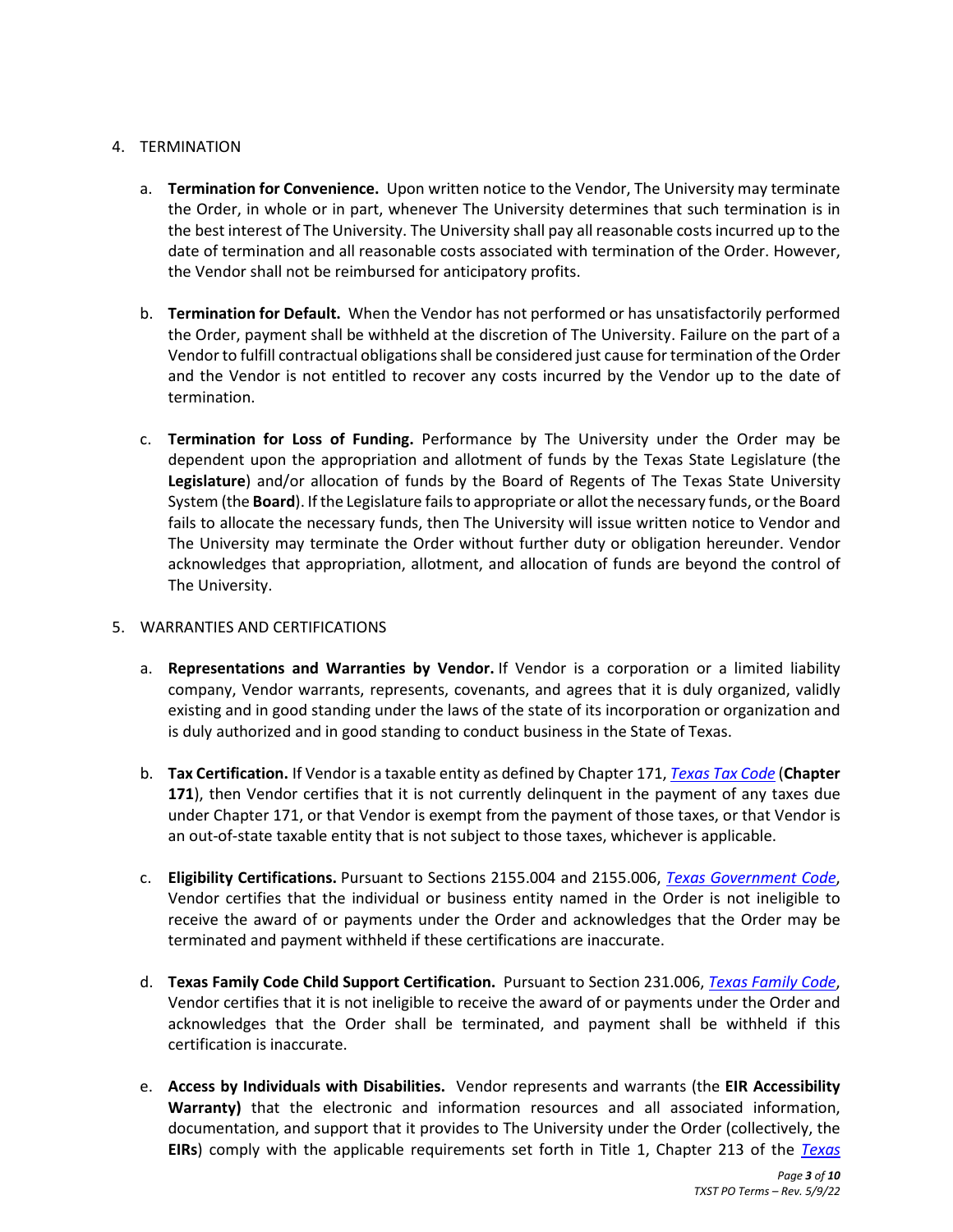*[Administrative Code](https://texreg.sos.state.tx.us/public/readtac$ext.viewtac)* and Title 1, Chapter 206, Rule §206.70 of the *[Texas Administrative Code](https://texreg.sos.state.tx.us/public/readtac$ext.viewtac)* (as authorized by Chapter 2054, Subchapter M of the *[Texas Government Code](https://statutes.capitol.texas.gov/)*.) To the extent Vendor becomes aware that the EIRs, or any portion thereof, do not comply with the EIR Accessibility Warranty, then Vendor represents and warrants that it will, at no cost to The University, either (1) perform all necessary remediation to make the EIRs satisfy the EIR Accessibility Warranty or (2) replace the EIRs with new EIRs that satisfy the EIR Accessibility Warranty. In the event that Vendor fails or is unable to do so, then The University may terminate the Order and Vendor will refund to The University all amounts The University has paid under the Order within thirty (30) days after the termination date.

- f. **Debarment and Suspension.** Pursuant to and in compliance with Executive Orders 12549 and 12689 and Section 180.300 of the Code of Federal Regulations, The University cannot purchase goods and/or secure services from vendors that have been debarred, suspended, proposed for debarment, or otherwise excluded from or ineligible to participate in Federal or State assistance programs or activities. By accepting The University's Order, Vendor is certifying that, to the best of its knowledge, Vendor and/or its Principals are not suspended, debarred, proposed for debarment, declared ineligible, or voluntarily excluded from the award of contracts by the Federal government and/or the State of Texas. Vendor further certifies that it is not subject to a vendor hold by the State of Texas and/or that it is not subject to debarment or suspension by the Texas Comptroller. If it is ever determined that Vendor is suspended or debarred from doing business with the State of Texas or U.S. Federal government, The University may immediately terminate the Order and will not issue any payment for goods/services rendered.
- g. **Entities that Boycott Israel.** Pursuant to Section 2270.002 of the *[Texas Government Code](https://statutes.capitol.texas.gov/)*, Vendor certifies that either (i) it meets an exemption criterion under Section 2270.002; or (ii) it does not boycott Israel and will not boycott Israel during the term of this order. Vendor shall state any facts that make it exempt from the boycott certification.
- h. **Firearm Entities and Trade Associations Discrimination.** Pursuant to Chapter 2274 of the *[Texas](https://statutes.capitol.texas.gov/) [Government Code](https://statutes.capitol.texas.gov/)*, for Orders that exceed \$100,000, Vendor certifies that it:
	- (1) does not have a practice, policy, guidance, or directive that discriminates against a firearm entity or firearm trade association; and
	- (2) will not discriminate during the term of the Order against a firearm entity or firearm trade association.
- i. **Energy Company Boycotts**. Pursuant to Chapter 2274 of the *[Texas Government Code](https://statutes.capitol.texas.gov/)*, for Orders that exceed \$100,000, Vendor certifies that it:
	- (1) does not boycott energy companies as defined in Section 809.001 (1)(A) *[Texas Government](https://statutes.capitol.texas.gov/)  [Code](https://statutes.capitol.texas.gov/)* (i.e., fossil fuel companies); and
	- (2) will not boycott energy companies during the term of the Order.
- j. **Vaccine Passport Prohibition.** Vendor certifies that it does not require its customers to provide any documentation certifying the customer's COVID-19 vaccination or post-transmission recovery on entry to, to gain access to, or to receive service from the Vendor's business. Vendor acknowledges that such a vaccine or recovery requirement would make Vendor ineligible for a state-funded contract.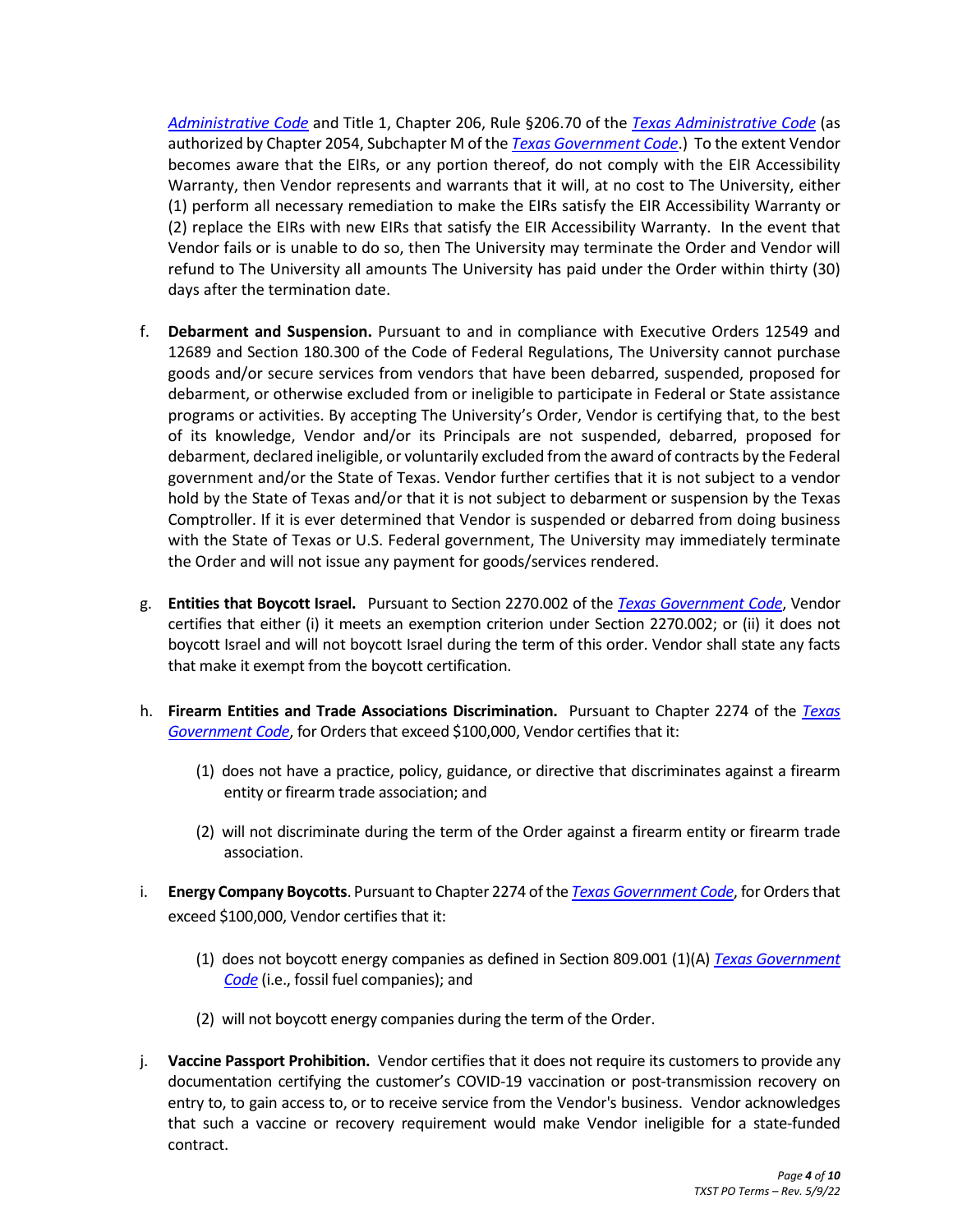- k. **Critical Infrastructure Affirmation.** Pursuant to Section 2274.0102 of *[Texas Government Code](https://statutes.capitol.texas.gov/)*, Contractor certifies that neither it nor its parent company, nor any affiliate of Contractor or its parent company, is:
	- (1) majority owned or controlled by citizens or governmental entities of China, Iran, North Korea, Russia, or any other country designated by the Governor under Section 2274.0103 of *[Texas Government Code](https://statutes.capitol.texas.gov/)*, or
	- (2) headquartered in any of those countries.
- l. **Foreign Terrorist Organizations.** Pursuant to Chapter 2252.152 of the *Texas [Government Code](https://statutes.capitol.texas.gov/)*, Vendor certifies Vendor is not engaged in business with Iran, Sudan, or a foreign terrorist organization. Vendor acknowledges the Order may be terminated and payment withheld if this certification is inaccurate.
- m. **Ethics Matters; No Financial Interest.** Vendor and its employees, agents, representatives and subcontractors have read and understand The University's Conflicts of Interest Policy and Code of Ethics at<https://www.tsus.edu/about-tsus/policies.html> and applicable state ethics laws and rules, including Senate Bill 20 (84th Texas Legislature, 2015). Neither Vendor nor its employees, agents, representatives or subcontractors will assist or cause The University employees to violate The University's Conflicts of Interest Policy, the University's Ethics Code, or applicable state ethics laws or rules. Vendor represents and warrants that no member of the Board has a direct or indirect financial interest in the transaction that is the subject of this Order.

Further, if this Order requires TSUS Board of Regents Approval prior to issuance or has a value of at least \$1,000,000, Vendor agrees to comply with §2252.908, *[Texas Government Code](https://statutes.capitol.texas.gov/)* (**Disclosure of Interested Parties Statute**), and 1 TAC §§46.1 through 46.5 (Disclosure of Interested Parties Regulations), as implemented by the Texas Ethics Commission (**TEC**), including, among other things, providing the TEC and The University with information required on the form promulgated by TEC. Vendor may learn more about these disclosure requirements, including the use of TEC's electronic filing system, by reviewing the information on TEC's website at [https://www.ethics.state.tx.us/whatsnew/FAQ\\_Form1295.html.](https://www.ethics.state.tx.us/whatsnew/FAQ_Form1295.html)

- 6. AUDIT
	- a. **Right to Audit.** Vendor agrees that The University, or any of its duly authorized representatives, at any time during the term of this Order, will have access to, and the right to audit and examine, any pertinent books, documents, papers, and records of Vendor (such as sales receipts, salary lists, itemized expenses and disbursements, time reports, equipment charges, overtime reports, etc.), and related Vendor's charges incurred in its performance under this Order. Such records will be kept by Vendor for a period of four years after Final Payment under this Order. Vendor agrees to refund The University within thirty days of being notified by The University of any overpayments disclosed by any audits.
	- b. **State Auditor's Right to Audit.** Contractor understands that acceptance of funds under this Agreement constitutes acceptance of the authority of the State of Texas Auditor's Office or any successor agency (**Auditor**), to conduct an audit or investigation in connection with those funds. Contractor shall cooperate with the State Auditor's Office in the conduct of the audit or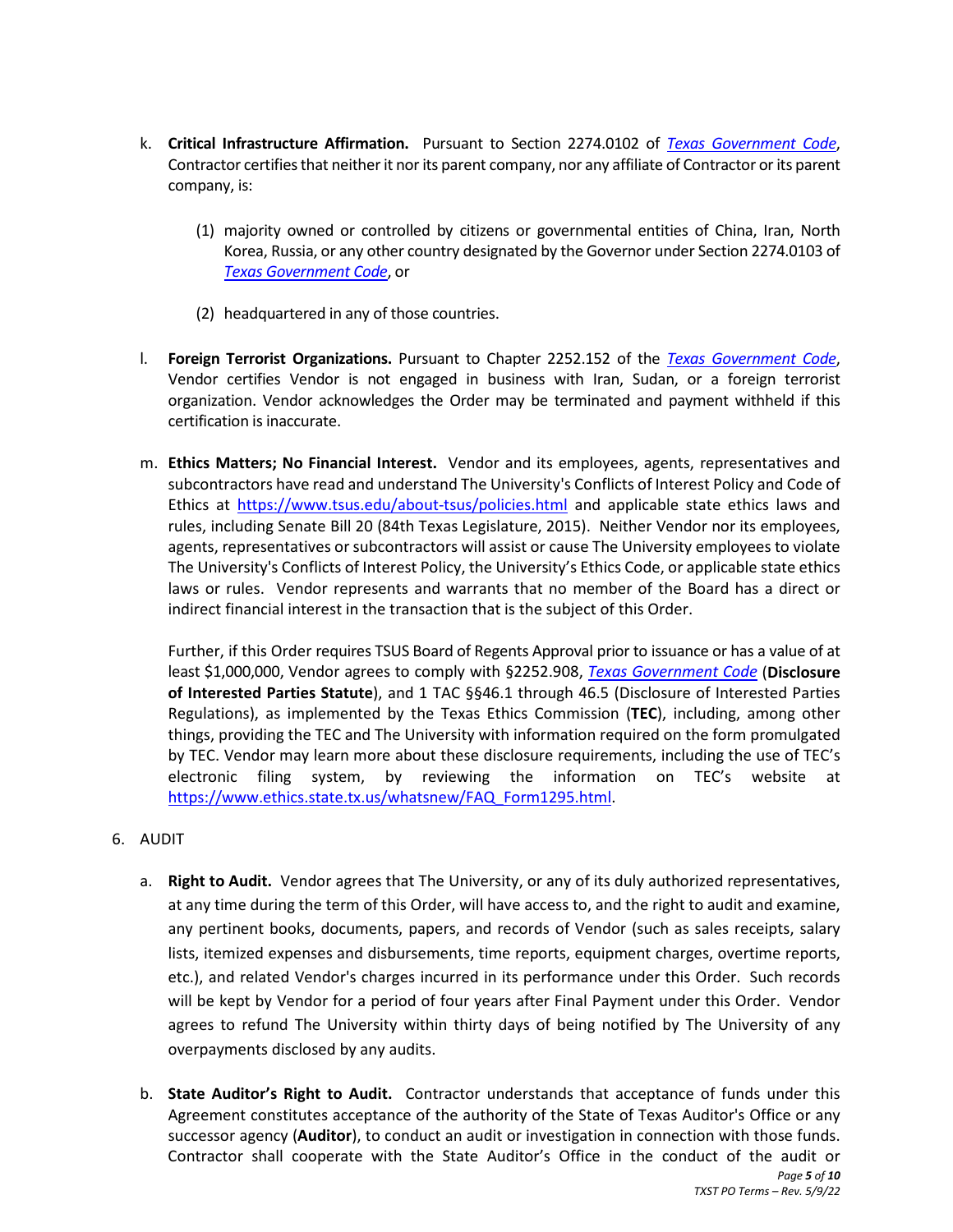investigation, including providing all records requested. Contractor shall ensure that this paragraph concerning the State's authority to audit funds received indirectly by subcontractors through Contractor and the requirement to cooperate is included in any subcontract it awards. Additionally, the State Auditor's Office shall at any time have access to and the rights to examine, audit, excerpt, and transcribe any pertinent books, documents, audit documentation, and records of the Contractor relating to this contract for any purpose.

## 7. NOTICES

Except as otherwise provided by this Section, all notices, consents, approvals, demands, requests or other communications provided for or permitted to be given under any of the provisions of the Order will be in writing and will be sent via certified mail, hand delivery, overnight courier, or email (to the extent an email address is set forth below) as provided below, and notice will be deemed given (i) if delivered by certified mail, when deposited, with correct postage prepaid, in the United States mail, or (ii) if delivered by hand, overnight courier, or email (to the extent an email address is set forth below), when received:

If to The University: The Texas State University

| Attention: Director of Procurement and Strategic Sourcing<br>601 University Drive<br>San Marcos, TX 78666 |                        |
|-----------------------------------------------------------------------------------------------------------|------------------------|
| Or via email:                                                                                             | purchasing@txstate.edu |

If to Vendor: As per address/email information noted on the Order.

or other person or address as may be given in writing by either party to the other in accordance with this Section.

8. INDEMNIFICATION

**VENDOR WILL AND DOES HEREBY AGREE TO INDEMNIFY, PROTECT, DEFEND WITH COUNSEL APPROVED BY THE UNIVERSITY, AND HOLD HARMLESS THE UNIVERSITY AND THEIR REGENTS, OFFICERS, DIRECTORS, ATTORNEYS, EMPLOYEES, REPRESENTATIVES AND AGENTS (COLLECTIVELY "INDEMNITEES") FROM AND AGAINST ALL DAMAGES, LOSSES, LIENS, CAUSES OF ACTION, SUITS, JUDGMENTS, EXPENSES, AND OTHER CLAIMS OF ANY NATURE, KIND, OR DESCRIPTION, INCLUDING REASONABLE ATTORNEYS' FEES INCURRED IN INVESTIGATING, DEFENDING OR SETTLING ANY OF THE FOREGOING (COLLECTIVELY "CLAIMS") BY ANY PERSON OR ENTITY, ARISING OUT OF, IN CONNECTION WITH, OR RESULTING FROM THIS ORDER OR THE GOODS OR SERVICES PROVIDED UNDER THIS ORDER, TO THE EXTENT CAUSED, IN WHOLE OR IN PART, BY THE ACTS, OMISSIONS, OR WILLFUL MISCONDUCT OF VENDOR, OR IT AGENTS, EMPLOYEES, SUBVENDORS, SUPPLIERS OR ANYONE DIRECTLY EMPLOYED BY VENDOR OR ANYONE FOR WHOSE ACTS VENDOR MAY BE LIABLE. THE FOREGOING SHALL NOT APPLY IF DUE TO THE NEGLIGENCE OR WILLFUL MISCONDUCT OF THE INDEMNITEES. IN ADDITION, VENDOR WILL INDEMNIFY, PROTECT, DEFEND WITH COUNSEL APPROVED BY THE UNIVERSITY, AND HOLD HARMLESS THE INDEMNITEES FROM AND AGAINST ALL CLAIMS ARISING FROM INFRINGEMENT OR ALLEGED INFRINGEMENT OF ANY PATENT, COPYRIGHT, TRADEMARK OR OTHER INTELLECTUAL PROPERTY RIGHTS ARISING OUT OF, IN CONNECTION WITH, OR RESULTING FROM THIS ORDER OR THE GOODS OR SERVICES PROVIDED UNDER THIS ORDER. THE PROVISIONS OF THIS SECTION WILL NOT BE CONSTRUED TO ELIMINATE OR REDUCE ANY OTHER INDEMNIFICATION OR RIGHT, WHICH ANY INDEMNITEE HAS, BY LAW OR EQUITY. IN**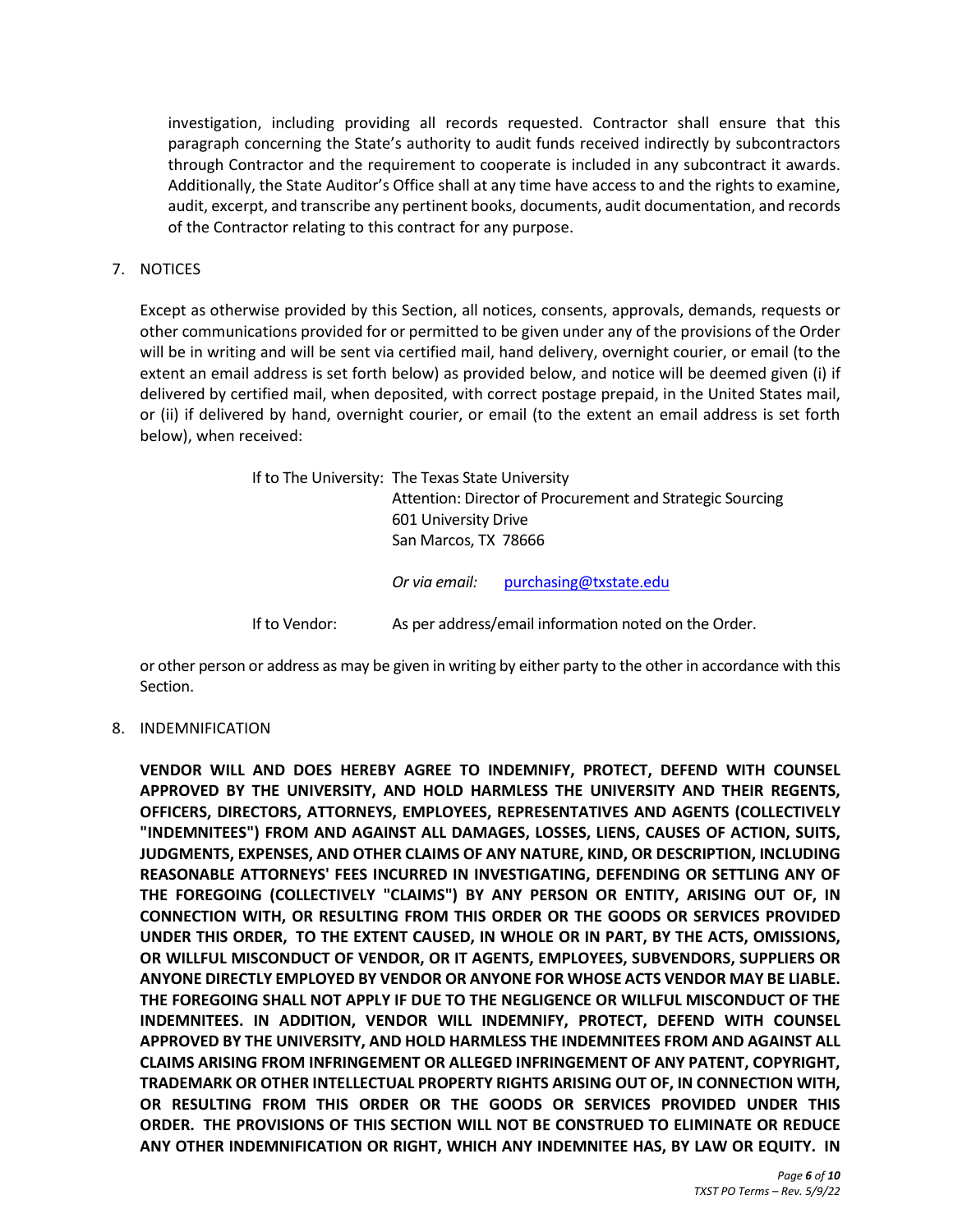# **THE EVENT OF LITIGATION, THE UNIVERSITY AGREES TO COOPERATE REASONABLY WITH VENDOR. ALL PARTIES WILL BE ENTITLED TO BE REPRESENTED BY COUNSEL AT THEIR OWN EXPENSE.**

### 9. LIMITATIONS

THE PARTIES ARE AWARE THAT THERE ARE CONSTITUTIONAL AND STATUTORY LIMITATIONS ON THE AUTHORITY OF THE UNIVERSITY (A STATE AGENCY) TO ENTER INTO CERTAIN TERMS AND CONDITIONS OF THE ORDER, INCLUDING, BUT NOT LIMITED TO, THOSE TERMS AND CONDITIONS RELATING TO LIENS ON THE UNIVERSITY'S PROPERTY; DISCLAIMERS AND LIMITATIONS OF WARRANTIES; DISCLAIMERS AND LIMITATIONS OF LIABILITY FOR DAMAGES; WAIVERS, DISCLAIMERS AND LIMITATIONS OF LEGAL RIGHTS, REMEDIES, REQUIREMENTS AND PROCESSES; LIMITATIONS OF PERIODS TO BRING LEGAL ACTION; GRANTING CONTROL OF LITIGATION OR SETTLEMENT TO ANOTHER PARTY; LIABILITY FOR ACTS OR OMISSIONS OF THIRD PARTIES; PAYMENT OF ATTORNEYS' FEES; DISPUTE RESOLUTION; INDEMNITIES; AND CONFIDENTIALITY (COLLECTIVELY, THE "LIMITATIONS"), AND TERMS AND CONDITIONS RELATED TO THE LIMITATIONS WILL NOT BE BINDING ON THE UNIVERSITY EXCEPT TO THE EXTENT AUTHORIZED BY THE LAWS AND CONSTITUTION OF THE STATE OF TEXAS.

### 10. SOVEREIGN IMMUNITY

Notwithstanding any provision of this Order, nothing herein shall be construed as a waiver by Texas State University of its constitutional, statutory or common law rights, privileges, immunities or defenses. To the extent the terms of this paragraph conflicts with any other provision in this Order, the terms of this paragraph shall control.

### 11. CYBERSECURITY TRAINING PROGRAM

Pursuant to Section 2054.5192, *[Texas Government Code](https://statutes.capitol.texas.gov/)*, Vendor and its subcontractors, officers, and employees, who are provided credentials granting access to The University's computer system also known as The University's information system, must complete a cybersecurity training program certified under Section 2054.519, *[Texas Government Code](https://statutes.capitol.texas.gov/)* as selected by The University. The cybersecurity training program must be completed during the term and any renewal period of this Order. Vendor shall verify in writing completion of the program to The University within the first thirty (30) calendar days of the term and any renewal period of this Order. Failure to comply with the requirements of this section are grounds for termination for cause of this Order.

## 12. BACKGROUND CHECKS

Vendor will provide representation that it has conducted the following background checks on its officers, employees, or other persons it causes to be on The University campuses:

- Sex offender and criminal history databases where the above individuals will be placed on the campus, working with or around students;
- Criminal history and credit history background checks where the above individuals will be handling money, informational technology, or other security-sensitive areas as determined by The University;
- Vendor will determine on a case-by-case basis whether each individual assigned to perform services under this Order is qualified to provide the services. Vendor will not knowingly assign any individual to provide services on The University campuses who has a history of criminal conduct unacceptable for a university campus or healthcare center, including violent or sexual offenses.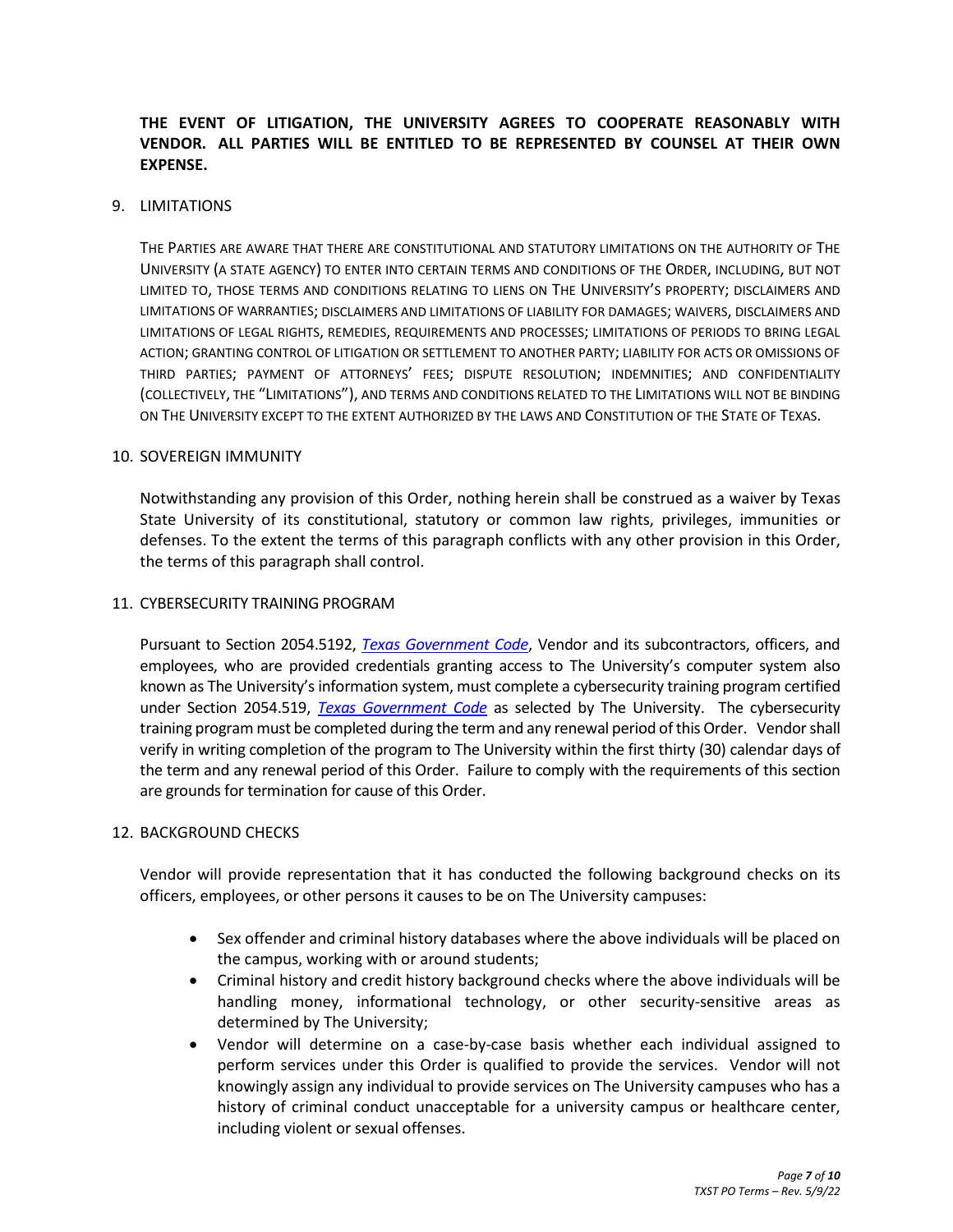Vendor will provide The University a letter signed by an authorized representative of Vendor certifying compliance with this Section. Vendor will provide The University an updated certification letter each time there is a change in the individuals assigned to perform services under this Order.

## 13. GENERAL

- a. **Products and Materials Produced in Texas.** If Vendor will provide services under the Order, Vendor covenants and agrees that in accordance with Section 2155.4441, *[Texas Government](https://statutes.capitol.texas.gov/)  [Code](https://statutes.capitol.texas.gov/)*, in performing its duties and obligations under the Order, Vendor will purchase products and materials produced in Texas when such products and materials are available at a price and delivery time comparable to products and materials produced outside of Texas.
- b. **Buy American Iron and Steel.** For Orders in which iron or steel products will be used, Vendor agrees to comply with Section 2252.202, *[Texas Government Code](https://statutes.capitol.texas.gov/)*, requiring any iron or steel products produced through a manufacturing process and used in the project be produced in the United States.
- c. **Independent Contractor** Vendor recognizes that it is engaged as an independent contractor and acknowledges that The University has no responsibility to provide transportation, insurance, vacation or other fringe benefits normally associated with employee status. Vendor, in accordance with its status as an independent contractor, covenants and agrees that it will conduct itself consistent with that status, that it will neither hold itself out as, nor claim to be an officer, partner, employee or agent of The University, and that it will not make any claim, demand or application to or for any right or privilege applicable to an officer, representative, employee or agent of The University, including unemployment insurance benefits, social security coverage or retirement benefits. Vendor agrees to make its own arrangements for any fringe benefits as it may desire and agrees that it is responsible for all income taxes required by Applicable Laws. All of Vendor's employees providing services to The University will be deemed employees solely of Vendor and will not be deemed for any purposes whatsoever employees, agents or borrowed servants of, acting for or on behalf of, The University. No acts performed or representations, whether oral or written, made by Vendor with respect to third parties will be binding upon The University.
- d. **Work Material.** All drawings, specifications, plans, computations, data, photographs, records, models, statements, reports, and other deliverables or materials prepared or produced by Vendor Parties in connection with the Services (**Work Material**), whether or not accepted or rejected by The University, are the property of The University and for The University's exclusive use and reuse at any time without further compensation and without any restriction. Vendor grants and assigns to The University all rights in and claims to the Work Material and will cooperate with The University in obtaining or enforcing The University's rights and claims. Vendor will not use the Work Material except as expressly authorized by this Order. Vendor will not apply for any copyright, patent or other property right related to the Work Material.
- e. **Public Information.** The University strictly adheres to all statutes, court decisions and the opinions of the Texas Attorney General with respect to disclosure of public information under the Texas Public Information Act, Chapter 552, *and Texas [Government Code](https://statutes.capitol.texas.gov/)*. Vendor is required to make any information created or exchanged with the state pursuant to this Order, that is not otherwise accepted from disclosure under the Texas Public Information Act, available in a format that is accessible by the public at no additional charge to the state. The following format(s) shall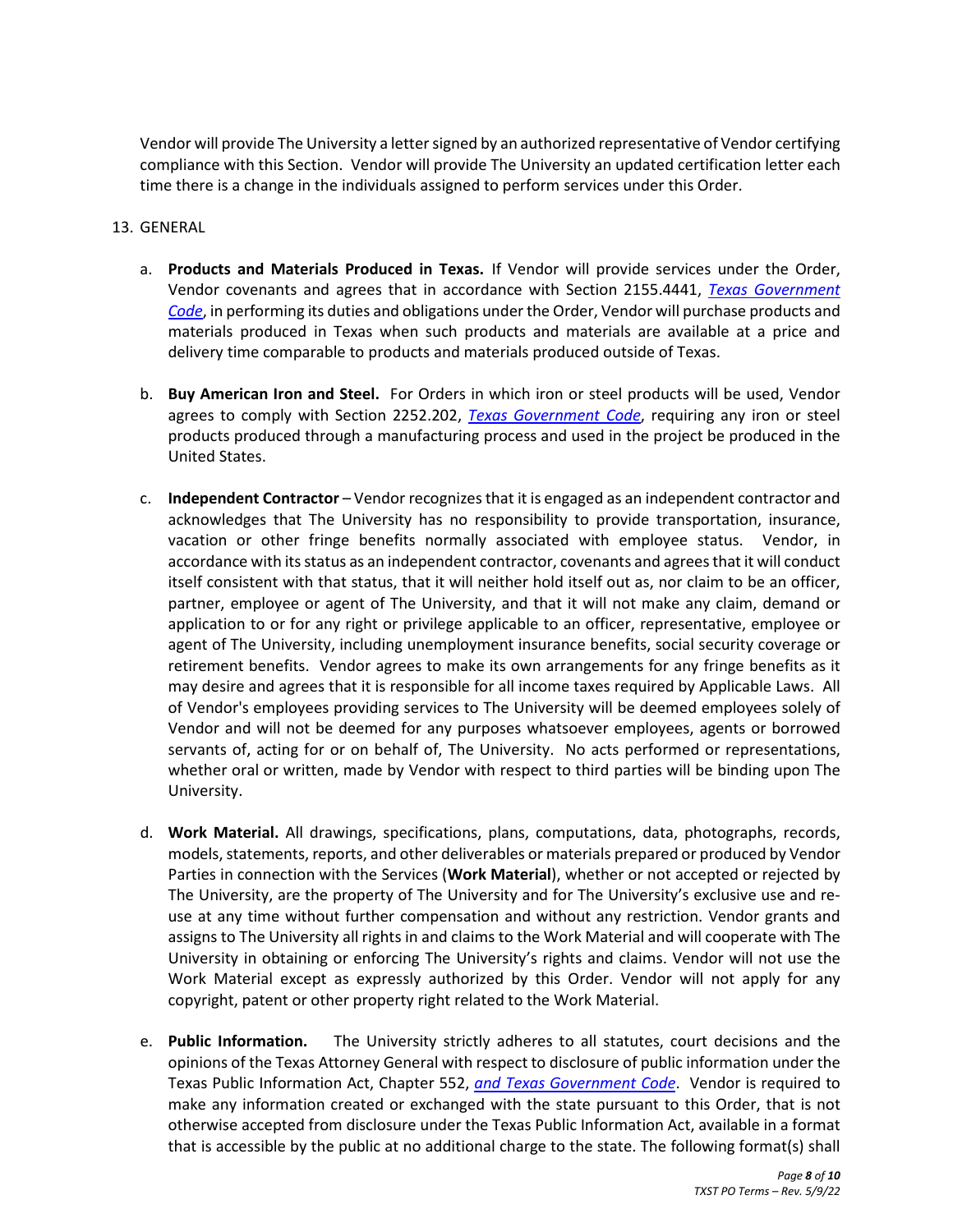be deemed to be in compliance with this provision: electronic files in Word, PDF, or similar generally accessible format.

- f. **Records Retention Requirements for Orders Over One Million.** For each Order that exceeds a total value of one million dollars, and in accordance with Section 552.372 of the *[Texas](https://statutes.capitol.texas.gov/)  [Government Code](https://statutes.capitol.texas.gov/)*, Vendor agrees to:
	- (1) preserve all contracting information (as this term is defined in *[Texas Government Code](https://statutes.capitol.texas.gov/)*, Section 552.003 (7)) related to this Order in accordance with the records retention requirements applicable to the University for the duration of this contract;
	- (2) promptly provide to the University any contracting information related to this Order that is in the custody or possession of Vendor on request of the University; and
	- (3) on completion of this Order, either: (A) provide at no cost to the University all contracting information related to this Order that is in the custody or possession of Vendor, or (B) preserve the contracting information related to this Order in accordance with the records retention requirements applicable to the University.

Vendor further agrees that the requirements of Subchapter J, Chapter 552, *[Texas Government](https://statutes.capitol.texas.gov/)  [Code](https://statutes.capitol.texas.gov/)*, may apply to this Order and Vendor agrees that this Order can be terminated if the Vendor knowingly or intentionally fails to comply with a requirement of that subchapter.

g. **Travel Expenses.** If The University specifies in writing that travel is a part of the services under this Order, The University will reimburse, without mark-up, reasonable expenses for travel (including meals, rental car or mileage, coach class airfare, and lodging) validly incurred by Vendor directly and solely in support of this Order and approved by The University. Travel will be limited to amounts authorized under The University's travel policy. A copy of the travel policy will be provided to Vendor upon request. In the event travel expenses are paid by appropriated funds, travel expenses are limited to amounts authorized by the Comptroller of Public Accounts for the State of Texas for state employees [\(https://fmx.cpa.state.tx.us/fm/travel/travelrates.php\)](https://fmx.cpa.state.tx.us/fm/travel/travelrates.php). Vendor will not be reimbursed by The University for expenses that are prohibited or that exceed the allowable amounts provided in the then current Travel Reimbursement Rates. As a condition precedent to receiving reimbursement for expenses, Vendor may be required to submit receipts, invoices, and other documentation requested by The University.

The University reserves the right to pay the then-current per diem rate established under their policy to cover travel expenses in lieu of Contractor submitting receipts and other associated documentation for expenses.

The University reserves the right to negotiate lump sum payments to cover estimated travel expenses in lieu of reimbursing actual travel expenses. In such cases, the payments will be paid to Vendor and reported to Vendor as reportable compensation.

h. **Breach of Contract Claims.** To the extent that Chapter 2260, *[Texas Government Code](https://statutes.capitol.texas.gov/)*, is applicable to the Order and is not preempted by other applicable law, the dispute resolution process provided for in Chapter 2260 and the related rules adopted by the Texas Attorney General pursuant to Chapter 2260, will be used by The University and Vendor to attempt to resolve any claim for breach of contract made by Vendor that cannot be resolved in the ordinary course of business. The chief business officer of The University will examine Vendor's claim and any counterclaim and negotiate with Vendor in an effort to resolve such claims. The parties specifically agree that (i) neither the execution of the Order by The University nor any other conduct, action or inaction of any